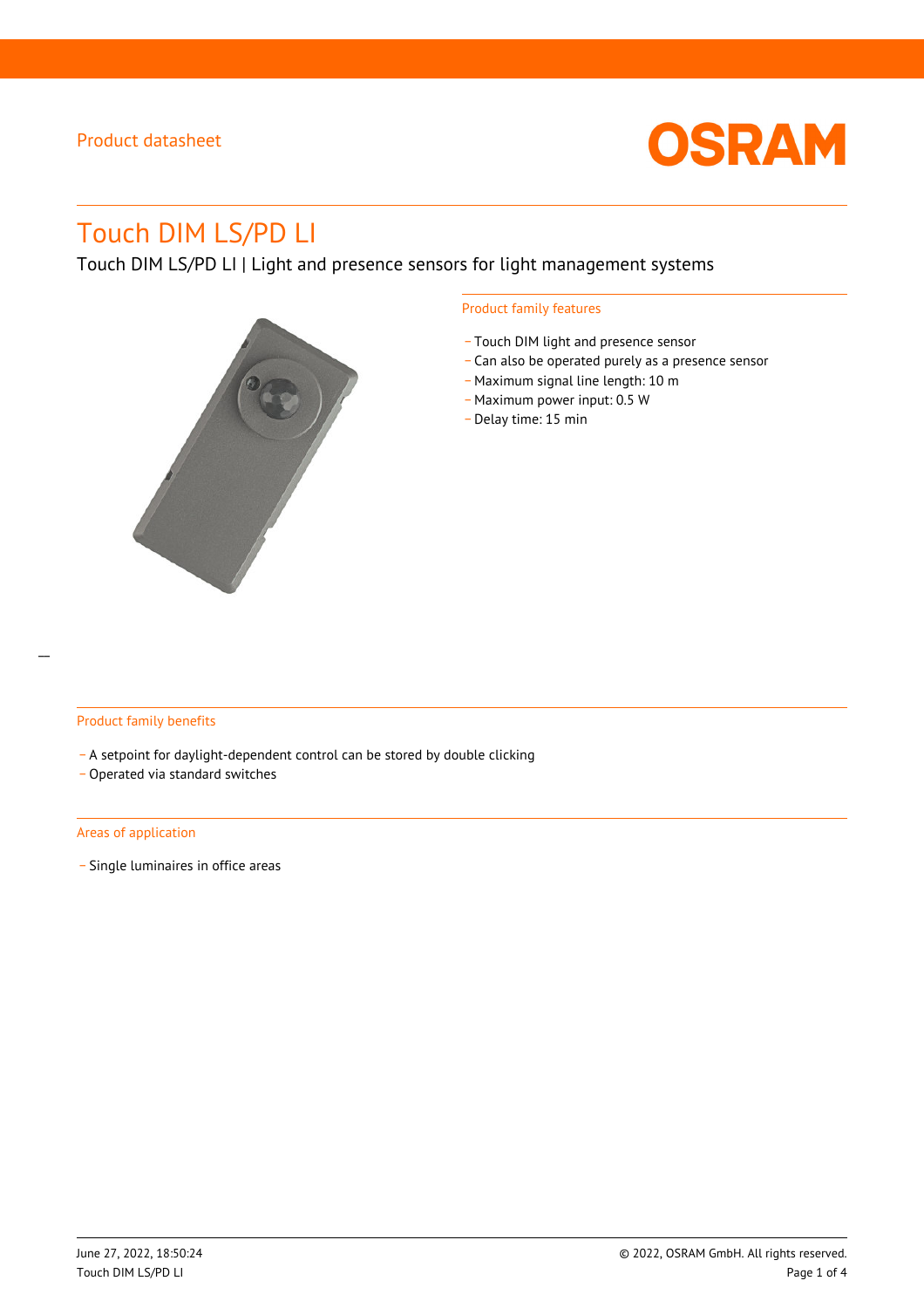### Technical data

### **Electrical data**

| System wattage         | 0.50 W   |
|------------------------|----------|
| Nominal voltage        | 220240 V |
| <b>Mains frequency</b> | 50 Hz    |

### **Dimensions & weight**



| Length                | 63.0 mm   |
|-----------------------|-----------|
| Width                 | 29.0 mm   |
| <b>Height</b>         | $21.0$ mm |
| <b>Product weight</b> | 24.00 g   |

### **Colors & materials**

| <b>Product color</b> | . .<br>Anthracite |
|----------------------|-------------------|
|                      |                   |

## **Temperatures & operating conditions**

| Ambient temperature range | $+50$ ° |
|---------------------------|---------|

### **Capabilities**

| <b>Dimmable</b>                  | No                    |
|----------------------------------|-----------------------|
| <b>Dimming interface</b>         | Touch DIM             |
| Maximum installation height      | 4 m                   |
| <b>Detection angle</b>           | 80°1                  |
| Operating range, light sensor    | 10350 lx $^{2)}$      |
| <b>Number of control outputs</b> | 1<br>л                |
| Type of installation             | Luminaire integration |

1) Approximately

2) Approximately, measured at the sensor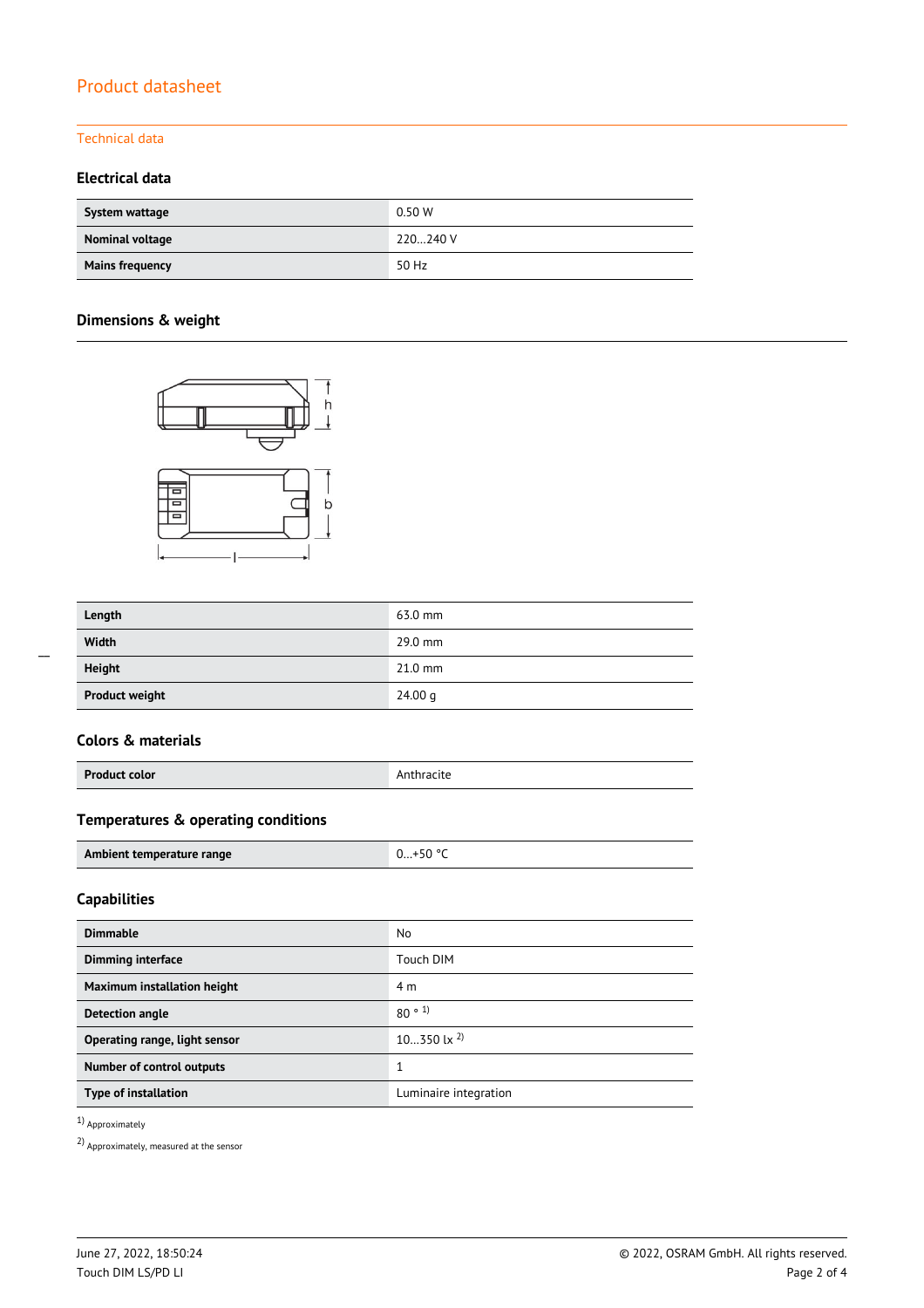### **Certificates & standards**

| Type of protection      | <b>IP20</b> |  |  |
|-------------------------|-------------|--|--|
| <b>Protection class</b> |             |  |  |

### **Logistical data**

**Commodity code** 853650809000

### **Environmental information**

| Information according Art. 33 of EU Regulation (EC) 1907/2006 (REACh) |               |  |
|-----------------------------------------------------------------------|---------------|--|
| Date of Declaration                                                   | 24-05-2022    |  |
| <b>Primary Article Identifier</b>                                     | 4008321023025 |  |
| Declaration No. in SCIP database                                      | In work       |  |

### Equipment / Accessories

\_ Suitable for up to 4 QTi DALI ECG or 4 HTi DALI transformers or 4 OTi DALI LED drivers

#### Download Data

|               | <b>File</b>                                                                        |
|---------------|------------------------------------------------------------------------------------|
|               | User instruction<br>TOUCH DIM LSPD LI220-240                                       |
| $\mathcal{L}$ | <b>Brochures</b><br>539521 DALI standard and additional functions (GB)             |
| $\mathcal{L}$ | Certificates<br>Manufacturer's declaration Additional hints (EN)                   |
| プ             | Declarations of conformity<br>Touch DIM LS PD LI CE 4408202 220522                 |
| プ             | Installation/Operation notice<br>334231_Touch DIM: Application hints               |
| 犬             | Installation/Operation notice<br>Touch DIM LS PD LI_light and presence sensor (EN) |
| $\mathcal{L}$ | Installation/Operation notice<br>Touch DIM LS PD LI_light and presence sensor (EN) |
|               | CAD data<br>TOUCH DIM LS PD LI STEP 4155378 16102019                               |
|               | CAD data<br>TOUCH DIM LS PD LI IGS 4155378 16102019                                |
|               | CAD data PDF<br>TOUCH DIM LS PD LI CAD2PDF 4155378 16102019                        |